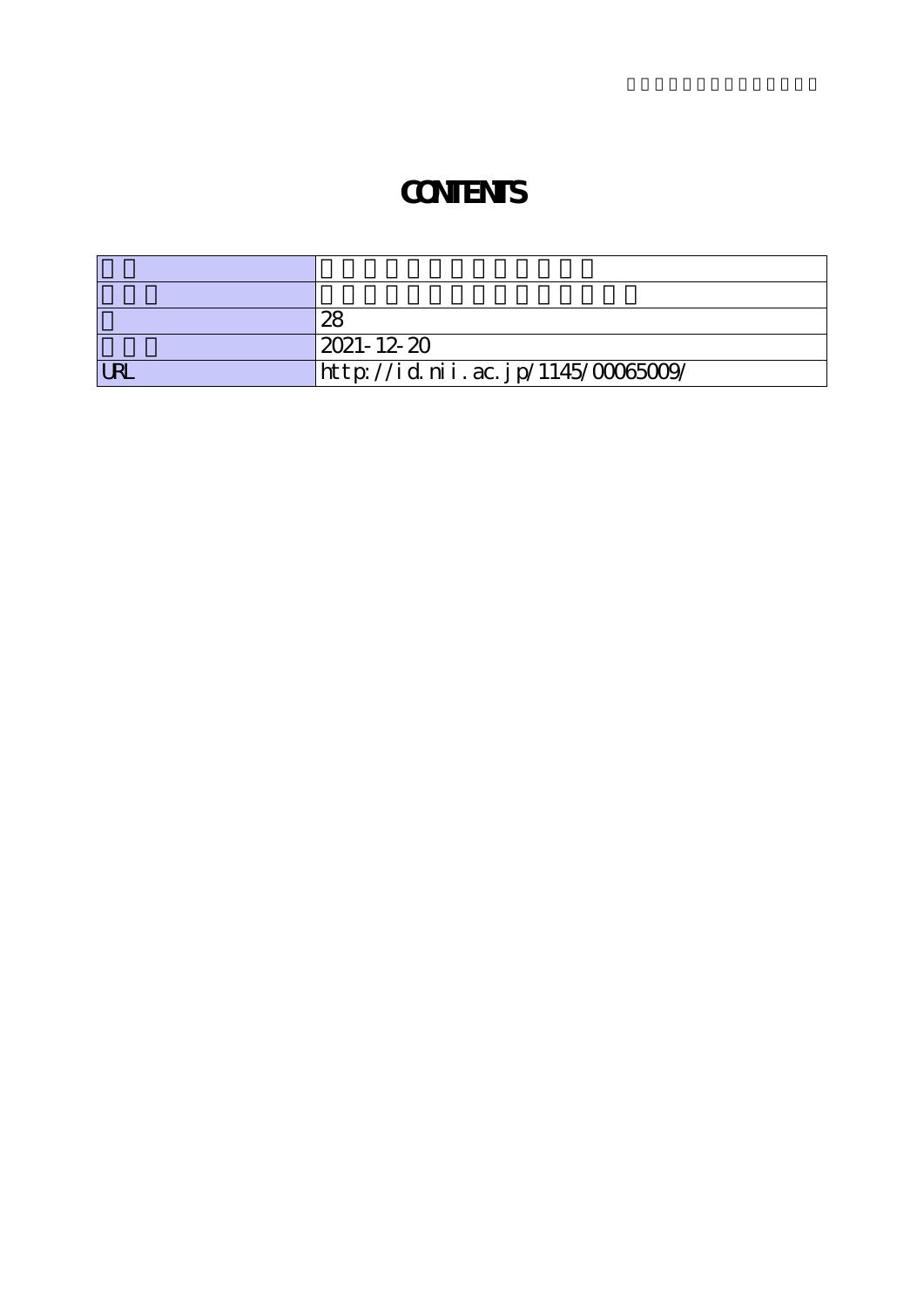## CONTENTS

| <b>《Articles》</b><br>1. Factors Associated with Community Volunteer Activities for Developing a Comfortable Living<br>Environment for Elderly Subjects with Dementia: Considering Factors to Promote Caravan-<br>mate's Activities<br>Reiko TAKEU, Yoshiko KUDO, Eriko KAWAZOE, Yoshimi WAKAYAMA |
|--------------------------------------------------------------------------------------------------------------------------------------------------------------------------------------------------------------------------------------------------------------------------------------------------|
|                                                                                                                                                                                                                                                                                                  |
| 2. Intention to continue to live in the community and Related Factors: A study in the<br>depopulated area                                                                                                                                                                                        |
| <b>《Review Article》</b><br>1. Trends in Research and Reporting on Human Resource Development for Public Health Nurses<br>in Community Support Centers                                                                                                                                            |
| <b>《Research Report》</b><br>1. Nursing Students' Intentions, Reasons, and Impediments Regarding English Communication<br>With Foreign Co-workers                                                                                                                                                 |
| 2. Efforts to Reduce The Stress of Psychiatric Nurses Who Treat Difficult Patients of<br>Depression(Part 2)<br>: Process of Change and Learning Through Action Research                                                                                                                          |
| <b>《Materials》</b><br>1. Learning program for infant and mother support in public health nurse education by using<br>Zoom<br>: A report of educational improvement program in 2021                                                                                                               |
| 2. A program for adult nursing practicum under the COVID-19 epidemic:<br>Practical report of alternative practicum in campus                                                                                                                                                                     |
| 3. Survey on systematic learning in the teaching profession and improvement of abilities required<br>for teachers                                                                                                                                                                                |
| 4. Current status and prospects of Supported Employment (Job Coaches):<br>Through involvement in Job Coach training                                                                                                                                                                              |
| 5. The Creation of a Rubric Chart to Evaluate Nursing Processes Submitted by Students<br>Mako MAEKAWA, Hiromi SHIMIZU, Kaori KUMAGAI, Fusa KARATSU<br>Naoki KANDA, Yuki TAKAGI, Kanako ITO, Keita TAKAHASHI, Yoshiko SASAKI ·········83                                                          |